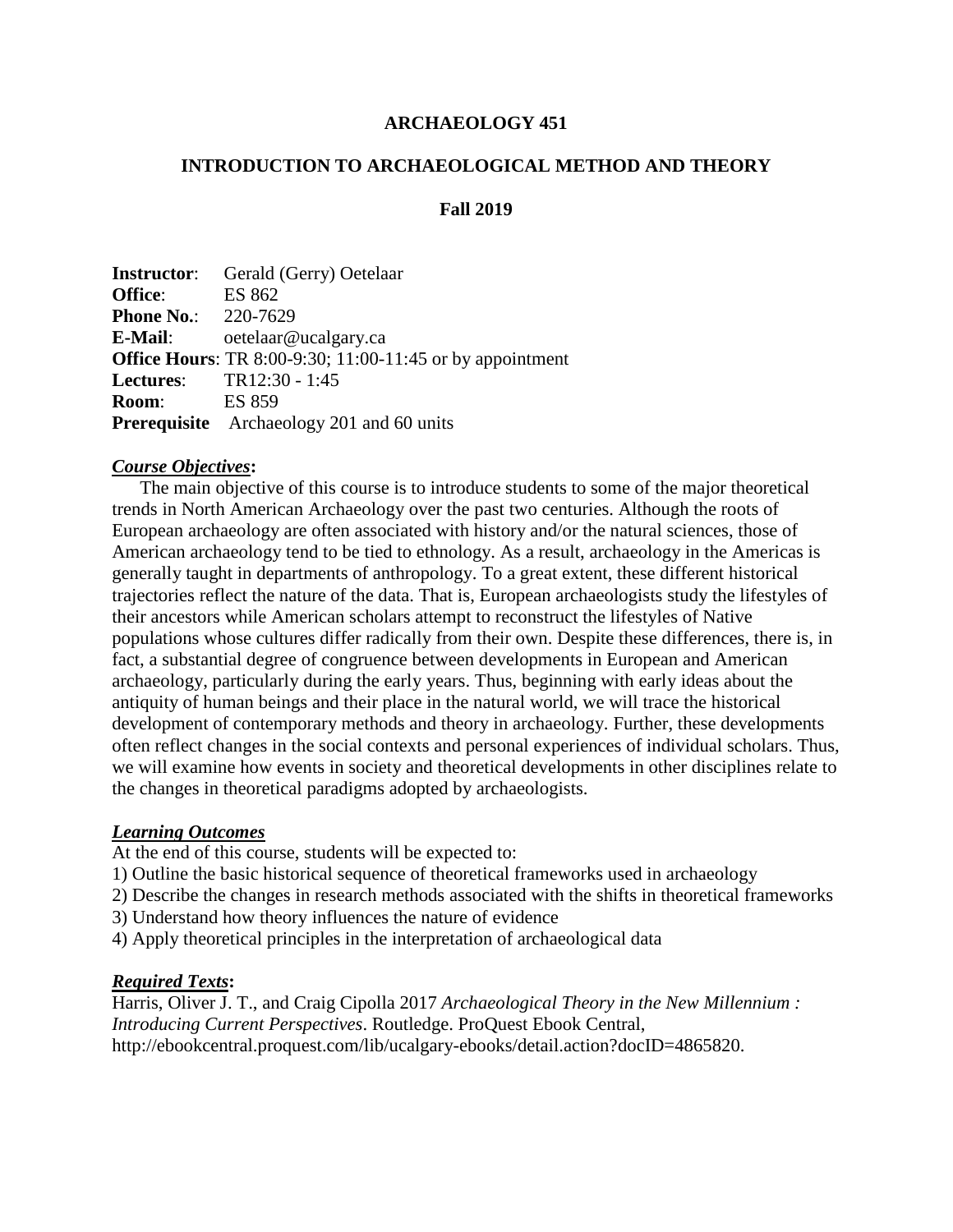#### *Additional books you may consult on the topics discussed in class***:**

Bintliff, John, and Mark Pearce (Editors) 2011 *The Death of Archaeological Theory?* Oxbow Books, UK

Gibbon, Guy 1989, *Explanation in Archaeology*, Basil Blackwell Ltd, Oxford.

Hodder, Ian 2001 *Archaeological Theory Today*. Polity Press, Cambridge, UK.

Johnson, Matthew 2010 *Archaeological Theory: An Introduction*. Blackwell Publishers, Malden, Mass.

Jones, Andrew 2002 *Archaeological Theory and Scientific Practice*. Cambridge University Press, Cambridge.

Lyman, R. Lee, Michael J. O'Brien, and Robert C. Dunnell 1998 *The Rise and Fall of Culture History*. Plenum Press.

Preucel, Robert, and Ian Hodder 1996 *Contemporary Archaeology in Theory: A Reader*. Blackwell Publishers, Oxford.

Trigger, B. 2006 *A History of Archaeological Thought*. 2nd edition. University of Cambridge Press, Cambridge.

Willey, Gordon R., and Philip Phillips 1958 *Method and Theory in American Archaeology*. University of Chicago Press, Chicago.

Willey, Gordon R., and Jeremy A. Sabloff 1980 *A History of American Archaeology*, Second Edition, Thames and Hudson Ltd., London.

## *Evaluation methods***:**

On September 5, 2019, students negotiated the nature and weighting of components used to evaluate their performance in the class. The only compulsory component in the course evaluation is class participation and this assessment is based on attendance and active participation through questions, comments and discussions. Class participation will account for 30% of the final grade.

For the second component, students were given the option of preparing four short (2-pages, single spaced) written assignments or two longer (4-pages, single spaced) critiques on specific topics. The 2-page papers short papers are to be based on the readings and lecture material relating to particular theoretical approaches. Students will be given very specific issues to address in these 2-page summaries. The 4-page critiques will be based on specific published works dealing with specific theoretical approaches as these were applied in archaeology. This component of the course will be worth 40% of the final grade with 10% assigned to each of the 2-page discussion and 20% assigned to each critique.

The third component of the course worth 10% of the final grade includes the choice of a midterm exam or a fifth 2-page paper. The midterm exam will include a match the columns, some multiple choice questions and short answer questions.

The fourth component of the course is a term paper worth 20% of the final grade. This research paper will deal with one of the theoretical perspectives presented in either edition of *Archaeological Theory Today*. The paper must include a summary of the theoretical framework proposed by the author, a discussion of the historical roots for the theory, and a critique of the perspective presented in the paper.

## *Marking scheme*:

The components to be graded and their respective weight were negotiated with students on the first day of class.

Students need not obtain a passing grade in each component of the course to receive a passing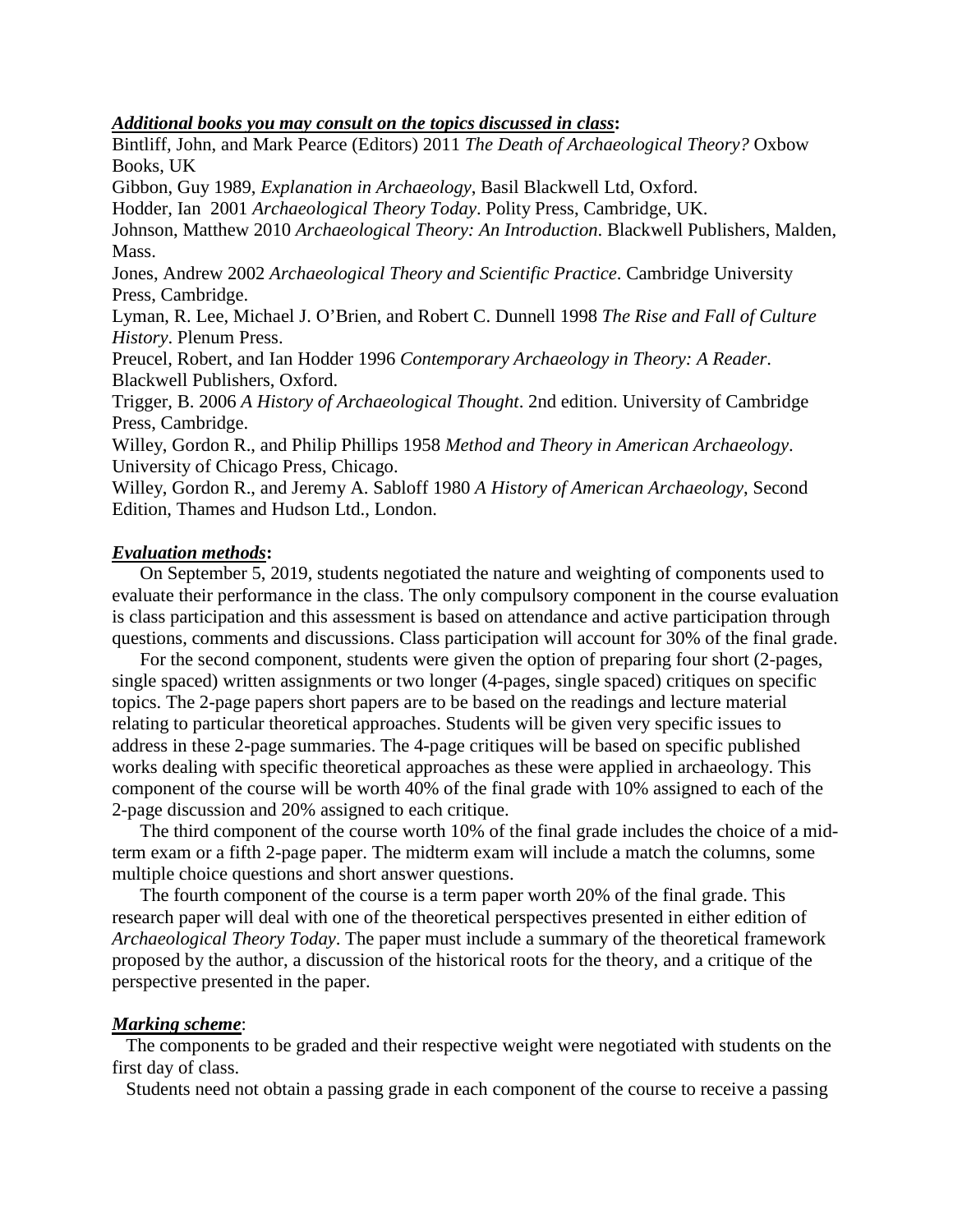grade. Late papers and class assignments will be subject to a penalty of 5% per day. Students are encouraged to anticipate a failure to complete required components for the course and to make alternative arrangements with the instructor of record.

# *Grade Scale***:**

**A+:-** 95-100; **A:-** 90-95; **A**-:- 85-90; **B+:-** 80-85; **B**:- 75-80; **B**-:- 70-75; **C+**:- 65-70; **C:-** 60-65; **C**-:- 55-60; **D+:-** 50-55; **D:-** 45-50; **F:-** <45

## **Academic misconduct and its consequences**

The University expects Students to conduct Academic Activities with integrity and intellectual honesty and to recognize the importance of pursuing and transmitting knowledge ethically. "Academic Misconduct" includes such things as Cheating, Falsification; Plagiarism, Unauthorized Assistance and failure to comply with exam regulations or an Instructor's expectations regarding conduct required of Students completing academic assessments. Academic Misconduct is a serious form of intellectual dishonesty with significant consequences. Students who participate in, or encourage the commission of, Academic Misconduct will be subject to disciplinary action which could include Probation, Suspension, or Expulsion from the University. For more information see the Student Academic Misconduct Policy [\(https://www.ucalgary.ca/policies/files/policies/student-academic-misconduct-policy.pdf\)](https://www.ucalgary.ca/policies/files/policies/student-academic-misconduct-policy.pdf)

## **Information on instructor intellectual property**

Lectures, demonstrations, performances, and any other course material provided by an instructor includes copyright protected works under the Copyright Act and all forms of electronic or mechanical recording of lectures, laboratories, tutorials, presentations, performances, electronic (computer) information, the duplication of course material, and to the translation of recordings or transcriptions of any of these materials to another form by electronic or mechanical means by students is not permitted, except.

- As a formal accommodation as assessed by the Student Accessibility Services and only for individual private study and only at the discretion of the instructor.
- With the permission of the instructor, students without a formal accommodation may audio record lectures, provided that the student and instructor sign a release form available from departmental and faculty offices. A copy of the Release form shall be retained by the instructor and by the department in which the course is offered. Any audio recording by students is permitted only for the purposes of private study by the individual student. Students may not distribute, email or otherwise communicate these materials to any other person.
- For any other use, whether by duplication, transcription, publication, sale or transfer of recordings, written approval must be obtained from the instructor for the specific use proposed.
- Any use other than that described above (e.g. distributing, emailing or otherwise communicating these materials to any other person, constitutes academic misconduct and may result in suspension or expulsion.
- Students are encouraged to make notes of classroom discussions, lectures, demonstrations etc.